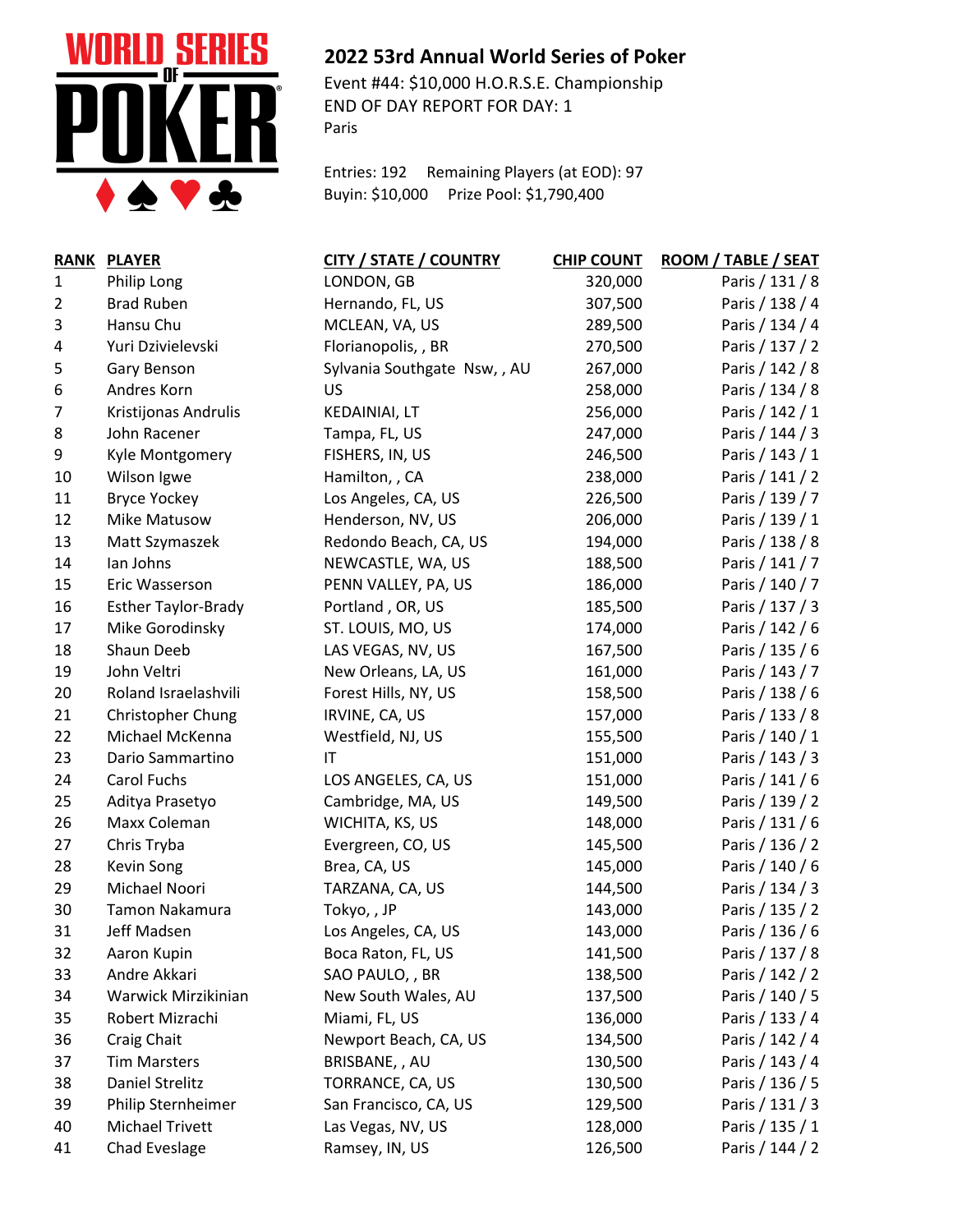| 42 | Shirley Rosario             | DOWNEY, CA, US           | 125,000 | Paris / 133 / 5 |
|----|-----------------------------|--------------------------|---------|-----------------|
| 43 | Anthony Zinno               | BOSTON, MA, US           | 120,000 | Paris / 137 / 7 |
| 44 | Paul Volpe                  | WEST CHESTER, PA, US     | 115,500 | Paris / 143 / 5 |
| 45 | Roberto Reyna               | BAKERSFIELD, CA, US      | 114,000 | Paris / 138 / 1 |
| 46 | Dylan Linde                 | Las Vegas, NV, US        | 110,500 | Paris / 131 / 5 |
| 47 | Raymond Henson              | Spring, TX, US           | 108,500 | Paris / 132 / 8 |
| 48 | Matt Grapenthien            | CHICAGO, IL, US          | 105,500 | Paris / 133 / 6 |
| 49 | Ismael Bojang               | VIENNA, , AT             | 104,500 | Paris / 135 / 3 |
| 50 | Ralph Perry                 | LAS VEGAS, NV, US        | 104,500 | Paris / 132 / 7 |
| 51 | Joshua Palmer               | Hamptonville, NC, US     | 102,500 | Paris / 134 / 5 |
| 52 | Dzmitry Urbanovich          | Jurmala, , PL            | 102,000 | Paris / 144 / 6 |
| 53 | Phillip Hui                 | Lauderhill, FL, US       | 100,000 | Paris / 132 / 3 |
| 54 | Jeremy Ausmus               | Las Vegas, NV, US        | 99,500  | Paris / 141 / 3 |
| 55 | <b>Brandon Shack-Harris</b> | Las Vegas, NV, US        | 91,000  | Paris / 137 / 4 |
| 56 | Dane Coltman                | Victoria, , AT           | 91,000  | Paris / 136 / 1 |
| 57 | <b>Todd Bui</b>             | SACRAMENTO, CA, US       | 90,500  | Paris / 139 / 3 |
| 58 | Kosei Ichinose              | JP                       | 89,000  | Paris / 138 / 7 |
| 59 | <b>Erik Sagstrom</b>        | GOTEBORY, , SE           | 88,000  | Paris / 132 / 6 |
| 60 | Daniel Weinman              | ATLANTA, GA, US          | 85,500  | Paris / 144 / 8 |
| 61 | Marco Johnson               | WALNUT CREEK, CA, US     | 85,500  | Paris / 139 / 4 |
| 62 | Koray Aldemir               | Vienna, , AT             | 85,500  | Paris / 132 / 5 |
| 63 | Chino Rheem                 | LOS ANGELES, CA, US      | 85,000  | Paris / 133 / 1 |
| 64 | Damjan Radanov              | MEMPHIS, TN, US          | 84,000  | Paris / 143 / 6 |
| 65 | Scott Lake                  | BREMERTON, WA, US        | 82,000  | Paris / 142 / 7 |
| 66 | Joao Vieira                 | PT                       | 79,500  | Paris / 137 / 6 |
| 67 | Robert Campbell (AU)        | Melbourne, AU            | 78,000  | Paris / 140 / 8 |
| 68 | Andrew Yeh                  | LAS VEGAS, NV, US        | 77,000  | Paris / 133 / 7 |
| 69 | Eric Rodawig                | Omaha, NE, US            | 75,000  | Paris / 134 / 6 |
| 70 | Ali Eslami                  | Van Nuys, CA, US         | 75,000  | Paris / 138 / 2 |
| 71 | Ben Yu                      | Las Vegas, NV, US        | 74,000  | Paris / 134 / 7 |
| 72 | Yehuda Buchalter            | FOREST HILLS, NY, US     | 73,500  | Paris / 132 / 4 |
| 73 | Roy Thung                   | WHITE PLAINS, NY, US     | 71,500  | Paris / 131 / 2 |
| 74 | Nick Guagenti               | Westerville, OH, US      | 71,500  | Paris / 134 / 2 |
| 75 | Matt Glantz                 | LAFAYETTE HILL, PA, US   | 70,500  | Paris / 135 / 4 |
| 76 | Jonathan Cohen              | Campbell, CA, US         | 70,000  | Paris / 141 / 8 |
| 77 | Christina Hill              | DALLAS, TX, US           | 66,500  | Paris / 136 / 3 |
| 78 | DID NOT REPORT 1            |                          | 62,500  | Paris / 140 / 3 |
| 79 | <b>Brian Yoon</b>           | Las Vegas, NV, US        | 58,500  | Paris / 133 / 2 |
| 80 | Mark Gregorich              | LAS VEGAS, NV, US        | 58,000  | Paris / 135 / 8 |
| 81 | Michael Parizon             | Farmington Hills, MI, US | 57,000  | Paris / 144 / 7 |
| 82 | Paul Sokoloff               | London, , GB             | 56,000  | Paris / 131 / 4 |
| 83 | Nate Silver                 | BROOKLYN, NY, US         | 55,500  | Paris / 135 / 5 |
| 84 | Kevin Gerhart               | Las Vegas, NV, US        | 55,000  | Paris / 137 / 1 |
| 85 | <b>Travis Trail</b>         | SNOHOMISH, WA, US        | 54,500  | Paris / 136 / 4 |
| 86 | Eugene Katchalov            | Kiev, UA                 | 53,000  | Paris / 139 / 5 |
| 87 | Kazuhiko Yotsushika         | Tokyo,, JP               | 49,000  | Paris / 141 / 4 |
| 88 | Dan Shak                    | Las Vegas, NV, US        | 45,000  | Paris / 132 / 2 |
| 89 | Renan Bruschi               | <b>BR</b>                | 35,000  | Paris / 141 / 1 |
| 90 | David "ODB" Baker           | Sahuarita, AZ, US        | 33,500  | Paris / 136 / 8 |
| 91 | John Monnette               | PALMDALE, CA, US         | 30,500  | Paris / 140 / 4 |
| 92 | Donny Rubinstein            | Baltimore, MD, US        | 26,500  | Paris / 131 / 7 |
| 93 | Joseph Couden               | Coconut Creek, FL, US    | 17,000  | Paris / 139 / 6 |
|    |                             |                          |         |                 |